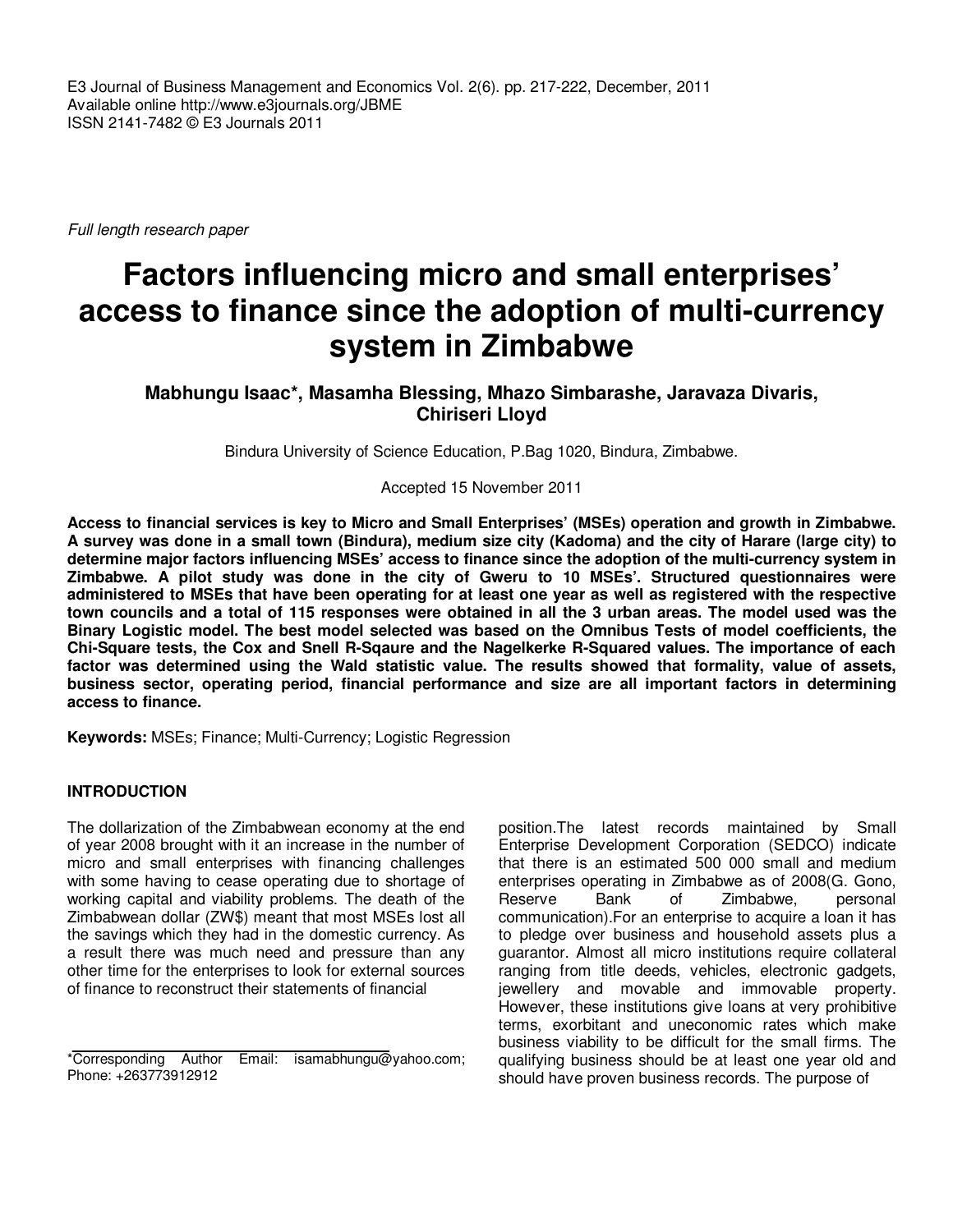this research is to determine the factors influencing access to finance by MSEs since 2009, the period when the country ceased using the Zimbabwe dollar as a legal tender. The objective of this explanatory study is to establish if the micro and small enterprises' access to finance after the dollarization of the economy depends on the business sector in which the MSE operates, its level of formality, its asset base, its performance as well as its ownership structure. According to Saunders et al., (2003) the emphasis of explanatory research is to study a situation or problem in order to explain the relationships between variables. Although there is a lot of literature which address some of these issues, none of it specifically focus on a country that has gone through economic meltdown such as Zimbabwe and which had to give up its currency for other nations currencies mainly the United States dollar and to some extent the South African rand.

#### **Literature Review**

There is no commonly accepted definition of micro and small enterprises. According to Borgarello et al., (2004) and Malhotra et al., (2006) definition of a micro and a small enterprise vary from country to country and from sector to sector. They also agree on the criteria to define small enterprises and say it may include turnover, assets, employment numbers, and management characteristics. The European Commission (2005) defines a small enterprise as a firm with 10-50 employees and a micro enterprise is defined as one with less than 10 employees. Chigumira and Masiyandima (2003) say, "In Zimbabwe a micro enterprise refers to an enterprise with less than 10 employees and a small enterprise refers to an enterprise with between 10 and 50 employees."

The capital structure of a firm depend on the age of the firm, size of the firm, asset structure, profitability, growth and risk (Hall et al., 2004). A World Bank survey confirms that large firms everywhere generally have more access to bank credit than small firms (Cull et al., 2005).This is also confirmed by Dawson (1993) who found that formal sector credit was out of reach for smaller enterprises in Ghana and Tanzania. Gebru (2009) also found that compared to large firms, MSEs face a relative disadvantage to raise finance from formal institutions such as banks because they are considered to have higher financial risk.

Smaller firms also find it relatively more costly to resolve information asymmetries with lenders, thus, may present lower debt ratios (Castanias, 1983). Empirical evidence from other studies shows that there is a positive

relationship between firm size and bank financing (Cassar and Holmes, 2003). According to Abor and Biekpe (2009) there is empirical evidence of a positive relationship between size and capital structure of SMEs and smaller firms are more likely to depend on equity while larger firms are more likely to use debt. In the case of small firms with more concentrated ownership, it is expected that high growth firms will require more external financing and therefore would display higher leverage (Heshmati, 2001). Banks tend to respond to MSEs' financial risk by adopting a capital-gearing rather than an income-gearing approach to lending (Tucker and Lean; 2003). This view is also supported by Gebru (2009) who highlights that rather than focusing attention on evaluating income streams flowing from an investment project, banks may focus more on the value of collateral available. Collateral poses an obstacle for the MSEs because many banks only accept very limited types of tangible fixed assets such as buildings or lease of land as collateral and these factors influence the access of MSEs to bank loans. (Wu et al., 2008). In terms of the trade-off hypothesis, businesses with mostly tangible assets (like construction and manufacturing) should borrow more because of the collateral provided by their assets (Jordan et al., 1998).

Startup firms are likely to face financing problems if the Life cycle approach highlighted by Gebru (2009) is considered since it suggests that a firm's access to finance depends on its stage of development. New firms tend to rely on owners' initial equity because they may not initially be in the position to present an attractive investment avenue for finance providers (Berger and Udell, 1998). Abor and Biekpe (2009) suggest that a firm which has operated for long has reputation that it has built up over the years, which is understood by financial markets. Hall et al., (2004) confirmed that age is positively related to long term-debt but negatively related to short-term debt. Profitability is assumed to have a positive relationship with debt. According to Atieno (2001), MSEs also must be profitable in order to grow and be able to attract more external finance. Cull and Xu (2005) suggest that Chinese banks tend to allocate funds to firms that have better performance outcomes as identified in a review of a firm's accounting statements. Gregory et al (2005) found reasons for failure to get loans by MSEs as their not being publicly held and thus not subject to securities and disclosure requirements, nonavailability of audited financial statements and ownership structure. USAID (2010) found that being formally registered greatly enhanced the MSEs' access to bank finance in Iraq. Studies by Van Auken and Neely (1996) and Coleman (2000) revealed that businesses organized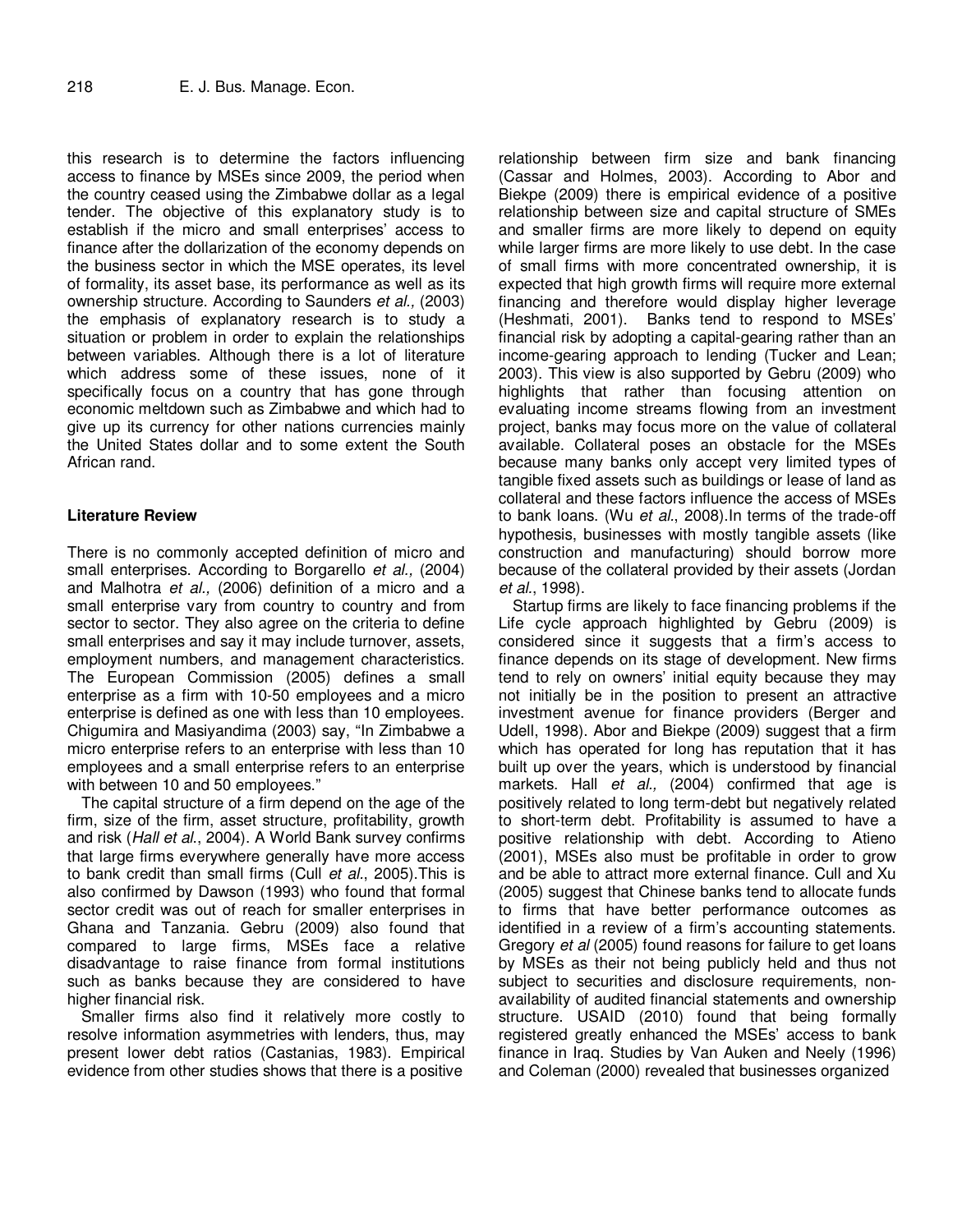as sole proprietorship expose the providers of capital to potential higher levels of risk as the repayment risk depends on a single owner.

## **RESEARCH METHODOLOGY**

A descriptive survey method using structured questionnaires was used in this study carried out in Bindura town, city of Kadoma and the capital city of Zimbabwe, Harare. The city of Harare was chosen as a representative of the MSEs operating in big cities, while the city of Kadoma was chosen as a representative of MSEs in medium cities and Bindura was chosen to represent MSEs that operate in small towns in Zimbabwe. Micro and Small enterprises registered with the respective council authorities in each town were purposively sampled as respondents. A pilot study was done in Gweru to 10 MSEs and the information was used to correct the questionnaire that was to be used during data collection. Micro and small enterprises (MSEs) that were considered were those operating in manufacturing, construction, hotel and catering, transport, storage, communication, wholesale and retail, motor vehicle repair, education, health, social work and community services sector. The research considered those firms which have been operating for at least one year and are registered by the municipalities of the towns under study.

The questionnaires were hand delivered to the respondents and respondents were given about two weeks to complete the questionnaires after which the questionnaires were collected in person by the researcher. Sixty-four (64) responses were received out of the 120 questionnaires administered in Harare and 32 responses out of the 70 questionnaires administered in Kadoma. In the smaller town of Bindura, a total of 17 responses were obtained from 40 questionnaires administered.

Data on the MSEs' business sector, period of operation, value of assets held, size of MSE as measured by number of employees, financial performance as measured by number of losses in the last five years and the enterprise's level of formality was collected, entered and analysed in SPSS software Version 16.0. Level of formality of each enterprise was calculated using formality test adopted from Research ICT Africa (2006) which considers form of business ownership, registration with tax authorities, registration for VAT, number of employees with written employment contract, separation of business from personal finance and form of financial records kept. Generalised Linear Modelling using a Binary Logistic Model was used to assess if these factors

influence MSEs' access to finance. A backward stepwise (Wald) model procedure was used to select the best model on the basis of Cox and Snell R-Square and the Nagelkerke R-Square values. The above factors were incorporated into the model on the basis of the Wald statistic values.

## **RESULTS**

Data was analyzed with the loan application outcome by MSEs as a response variable and the predictor variables were formality of business, type of business sector, length of period of business operation, assets owned, size of the enterprise as measured by number of employees, and the business financial performance measured in terms of number of losses made in the last five years. The results indicated that all the factors were important in influencing MSEs access to finance under the multi-currency system in Zimbabwe. From the Backward Stepwise logistic regression, five steps were generated with different predictor variables and the appropriate model was chosen on the basis of Omnibus tests of model coefficients (Table 2), the Cox and Snell R-Square and the Nagelkerke R-Square values (Table 1). On the basis of these statistics, the best model selected was the one with all the predictor variables (factors) which was on step 1. The model had a Chi-Square statistic of 32.007 and a p-value of 0.031 which was significant at 5% significance level. All the other four steps had Chi-Square values that were not significant at 5% level.

A negative Chi-squares value indicates that the Chisquare's value has decreased from the previous step. Step 1 had a Chi-Square statistic of 32.007 and it was significant ( $p=0.013$ ). This is the only step which was significant compared to the other 4 steps. These results showed that this step which included all the factors was the most important in explaining access to finance by MSEs.

The estimate of the constant was -0.623 with a standard error of 0.264 (Table 3). If all predictor variables are equal to zero, the predicted log odds in favour of access to loan would be -0.623 implying that the chances of accessing loan are reduced by a multiplicative factor of -0.623.7. The constant was significant  $(p=0.018)$  at 5 % level.

Formality of business had the highest Wald Statistic (7.549) and it was significant ( $p=0.0124$ ) implying that it was the most important factor in determining loan outcome in MSEs. Assets factor was the second in terms of importance of explaining loan outcome in MSEs with a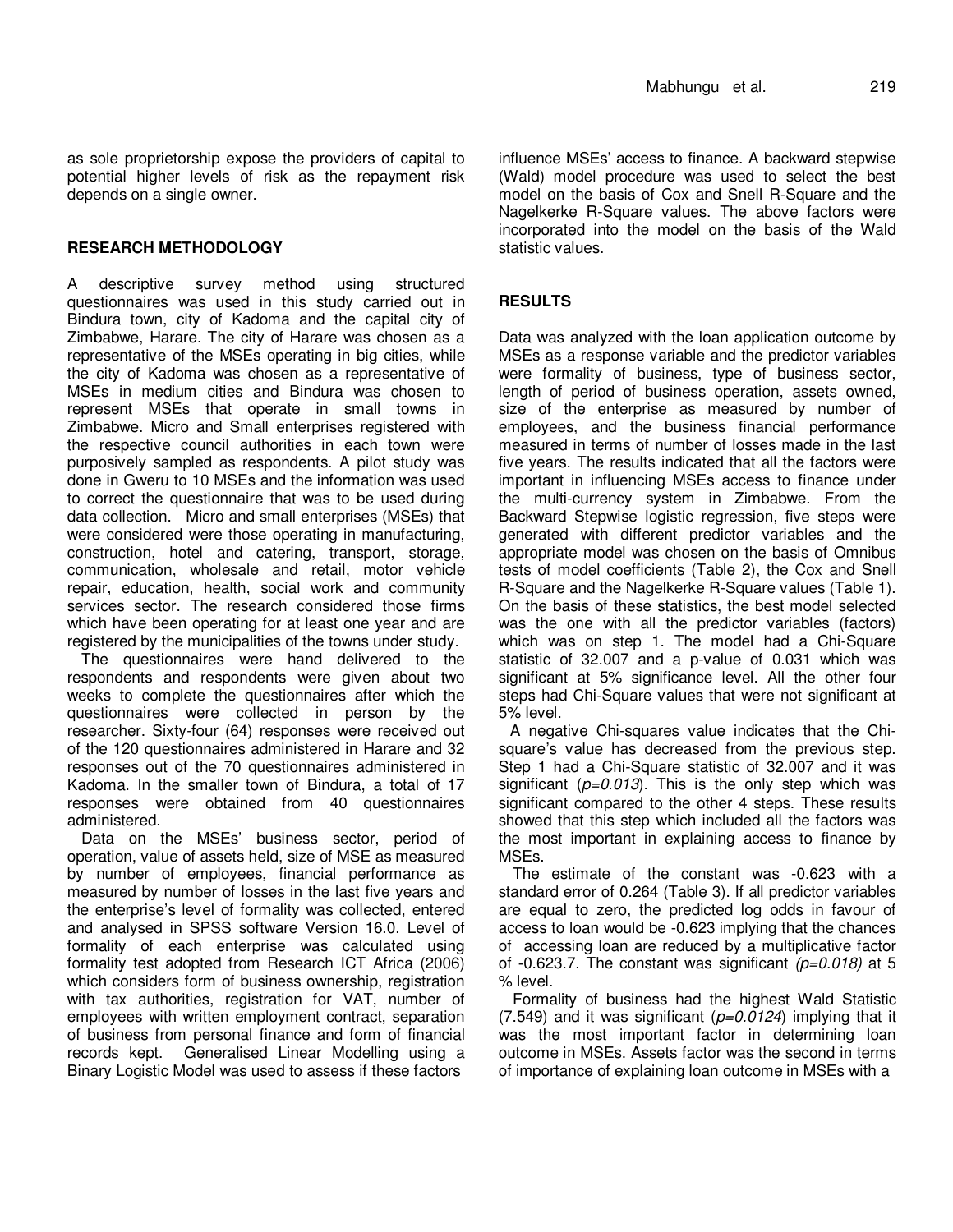| <b>Step</b> | -2 Log likelihood | <b>Cox &amp; Snell R Square</b> | Nagelkerke R Square |
|-------------|-------------------|---------------------------------|---------------------|
|             | 49.509            | 0.398                           | 0.549               |
| 2           | 57.5577           | 0.316                           | 0.436               |
| 3           | 57.580            | 0.316                           | 0.436               |
| 4           | 61.959            | 0.267                           | 0.368               |
| 5           | 65.580            | 0.224                           | 0.308               |

**Table 1**: **Binary Logistic Model Summary** 

| <b>Step</b> |              | <b>Chi-Square</b> | df | Sig   |
|-------------|--------------|-------------------|----|-------|
| 1           | <b>Step</b>  | 32.007            | 19 | 0.031 |
|             | <b>Block</b> | 32.007            | 19 |       |
|             | Model        | 32.007            |    |       |
| 2           | Step         | $-8.068$          | 7  | 0.327 |
|             | Block        | 23.939            |    |       |
|             | Model        | 23.939            |    |       |
| 3           | Step         | $-0.003$          | 1  | 0.957 |
|             | <b>Block</b> | 23.936            |    |       |
|             | Model        | 23.936            |    |       |
| 4           | Step         | -4.379            | 3  | 0.223 |
|             | <b>Block</b> | 19.557            |    |       |
|             | Model        | 19.55             |    |       |
| 5           | Step         | $-3.621$          | 3  | 0.305 |
|             | <b>Block</b> | 15.936            |    |       |
|             | Model        | 15.936            |    |       |

**Table 2**: **Omnibus Tests of Model Coefficients for the Logistic Regression**

**Table 3:** Constant estimate of the logistic regression

| Step | в      | SE    | Wald  | d.f | Sia   | Exp(B) |
|------|--------|-------|-------|-----|-------|--------|
|      | -0.623 | 0.264 | 5.549 |     | 0.018 | 0.537  |

Wald statistic of 6.798. Business sector was ranked third in determining loan outcome in MSEs with a Wald statistic of 5.328 and the least ranked factor was the size of firms as measured by the number of employees which had a Wald statistic of 0.576 (Table 4). The general binary logistic model is given below:

Log e (π/1-π) = a β1X1+β2X2…………………………………………βnX<sup>n</sup>

Where: π is chances of accessing loans; 1-π is chances of not accessing loans; 'a' is a constant; β is an estimate from the regression and X is the predictor variable.

#### **Conclusion**

The results show that all the factors investigated had to some extent an influence on the ability of MSEs to get loans. These results are consistent with the findings of Atieno (2001). However, even though all factors were important in influencing MSEs' access to loans some factors seemed to have more influence than others based on the Wald statistic. Firms' level of formality had greatest influence in enabling firms to get loans. This implies that formal enterprises were more likely to get access to loans than informal enterprises. The same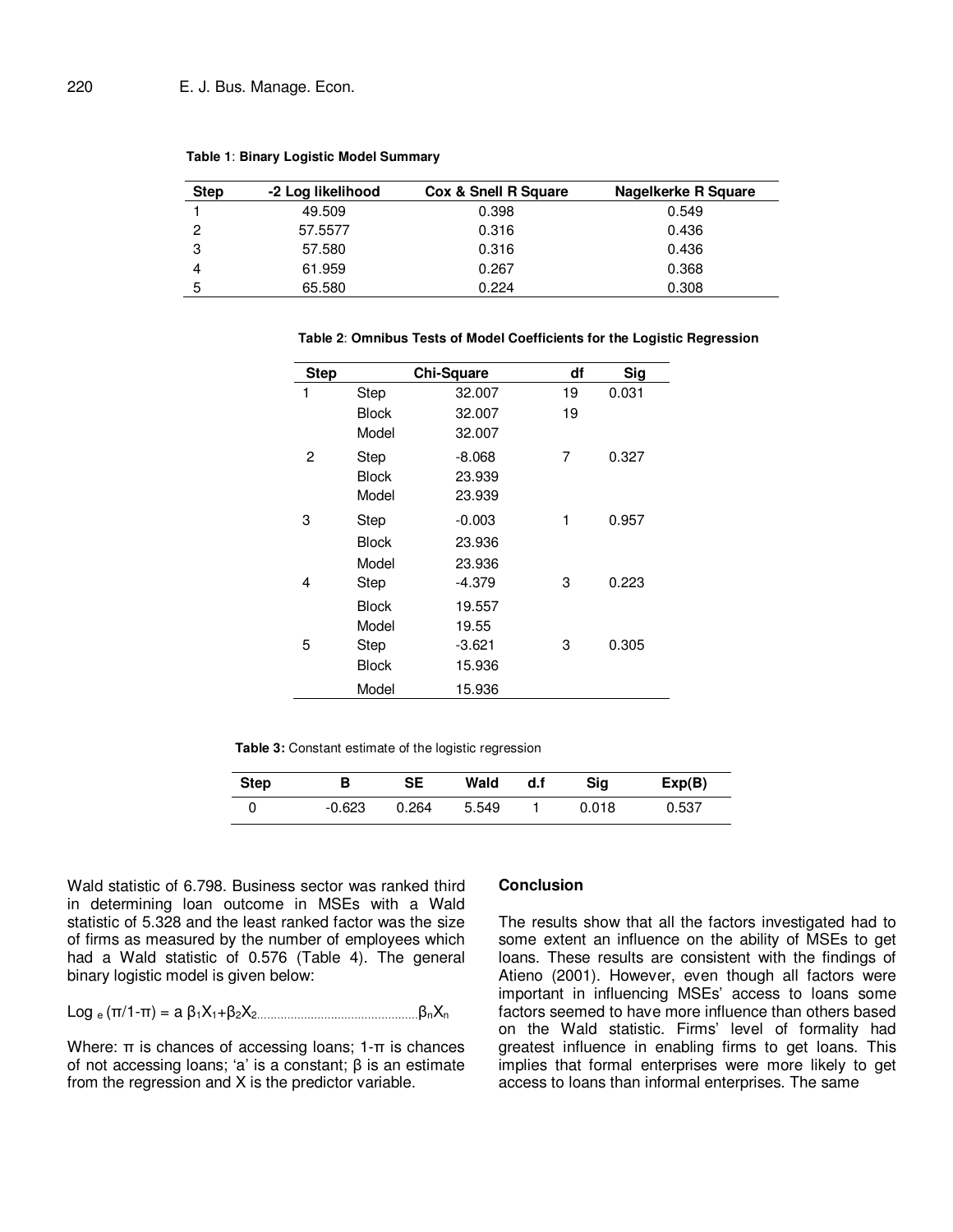|        |               | в        | S <sub>E</sub> | Wald  | df             | Si    | Exp(B) |
|--------|---------------|----------|----------------|-------|----------------|-------|--------|
| Step 1 |               |          |                |       |                |       |        |
|        | Assets        |          |                | 6.798 | 3              | 0.079 |        |
|        | Assets(1)     | $-2.373$ | 1.687          | 5.702 | 1              | 0.0   | 56.104 |
|        | Assets(2)     | $-1.934$ | 1.544          | 0.035 | 1              | 0.85  | 0.750  |
|        | Assets(3)     | 0.246    | 1.234          | 0.216 | 1              | 0.64  | 0.563  |
|        | Sector        |          |                | 5.328 | 7              | 0.620 |        |
|        | Sector(1)     | $-3.748$ | 2.368          | 2.504 | 1              | 0.114 | 0.024  |
|        | Sector(2)     | $-3.484$ | 1.996          | 3.046 | 1              | 0.081 | 0.031  |
|        | Sector (3)    | $-3.897$ | 2.285          | 3.045 | 1              | 0.081 | 0.019  |
|        | Sector(4)     | $-2.633$ | 1.942          | 1.839 | 1              | 0.175 | 0.072  |
|        | Sector (5)    | $-3.576$ | 2.123          | 2.837 | 1              | 0.09  | 0.028  |
|        | Sector (6)    | $-5.856$ | 2.831          | 4.279 | 1              | 0.039 | 0.003  |
|        | Sector (7)    | $-22.52$ | 2.4            | 0.000 | 1              | 0.99  | 0.000  |
|        | Period        |          |                | 3.115 | 3              | 0.374 |        |
|        | Period(1)     | $-2.373$ | 1.532          | 2.399 | 1              | 0.121 | 0.093  |
|        | Period (2)    | $-1.934$ | 1.542          | 1.574 | 1              | 0.210 | 0.145  |
|        | Period (3)    | 0.246    | 1.056          | 0.054 | 1              | 0.816 | 1.279  |
|        | Employee(1)   | 1.083    | 1.426          | 0.576 | 1              | 0.448 | 2.952  |
|        | Formality     |          |                | 7.549 | $\overline{c}$ | 0.024 |        |
|        | Formality (1) | $-2.534$ | 1.777          | 2.035 | 1              | 0.154 | 0.079  |
|        | Formality (2) | $-5.134$ | $-5.134$       | 6.666 | 1              | 0.010 | 0.006  |
|        | Losses        |          |                | 2.636 | 3              | 0.451 |        |
|        | Losses (1)    | 1.392    | 1.382          | 1.014 | 1              | 0.314 | 4.023  |
|        | Losses (2)    | $-0.335$ | 1.333          | 0.063 | 1              | 0.802 | 0.715  |
|        | Losses (3)    | 0.709    | 1.766          | 0.161 | 1              | 0.688 | 2.032  |
|        | Constant      | 0.709    | 2.280          | 1.697 | 1              | 0.193 | 19.503 |

**Table 4:** Estimates of Parameters of Variables in the Equation

results were obtained by USAID (2010). The second most important factor was value of assets held. Those enterprises with high value of assets must have been in a position to pledge the assets as security and hence obtain the loan. According to Gebru (2009) banks focus more on the value of collateral available than income streams flowing from a project. The business sector in which the enterprise is operating was also a very important factor in accessing loans. Providers of finance often assess the capacity of a firm to repay the loan on the basis of its future cash inflows and levels of these cash flows vary across industries. After business sector, the period of operation was the next important factor. This is supported by Abor and Biekpe (2009) who suggest that a firm that has operated for long is likely to get finance as a result of its reputation. Performance as measured by number of losses in the last five years was the second least important factor. These results are in

contrast to Atieno's assertion (2001) that MSE's profitability was the most important factor. It seems most providers of finance were not considering the enterprise's financial performance during the hyper inflationary Zimbabwe dollar era and most of the firms' reported losses are likely to have been made during that period. The size of the MSE as measured by number of employees was the least important factor in terms of the Wald statistic but there results are statistically insignificant.

#### **REFERENCES**

Abor J, Biekpe N (2009). How do we explain the capital structure of SMEs in Sub Saharan Africa: J. Econ. Studies 36(1): 83-97

Atieno R (2001) Formal and Informal Institutions lending policies and Access to Enterprises in Kenya: An empirical assessment. African Economic Research Consortium, Nairobi